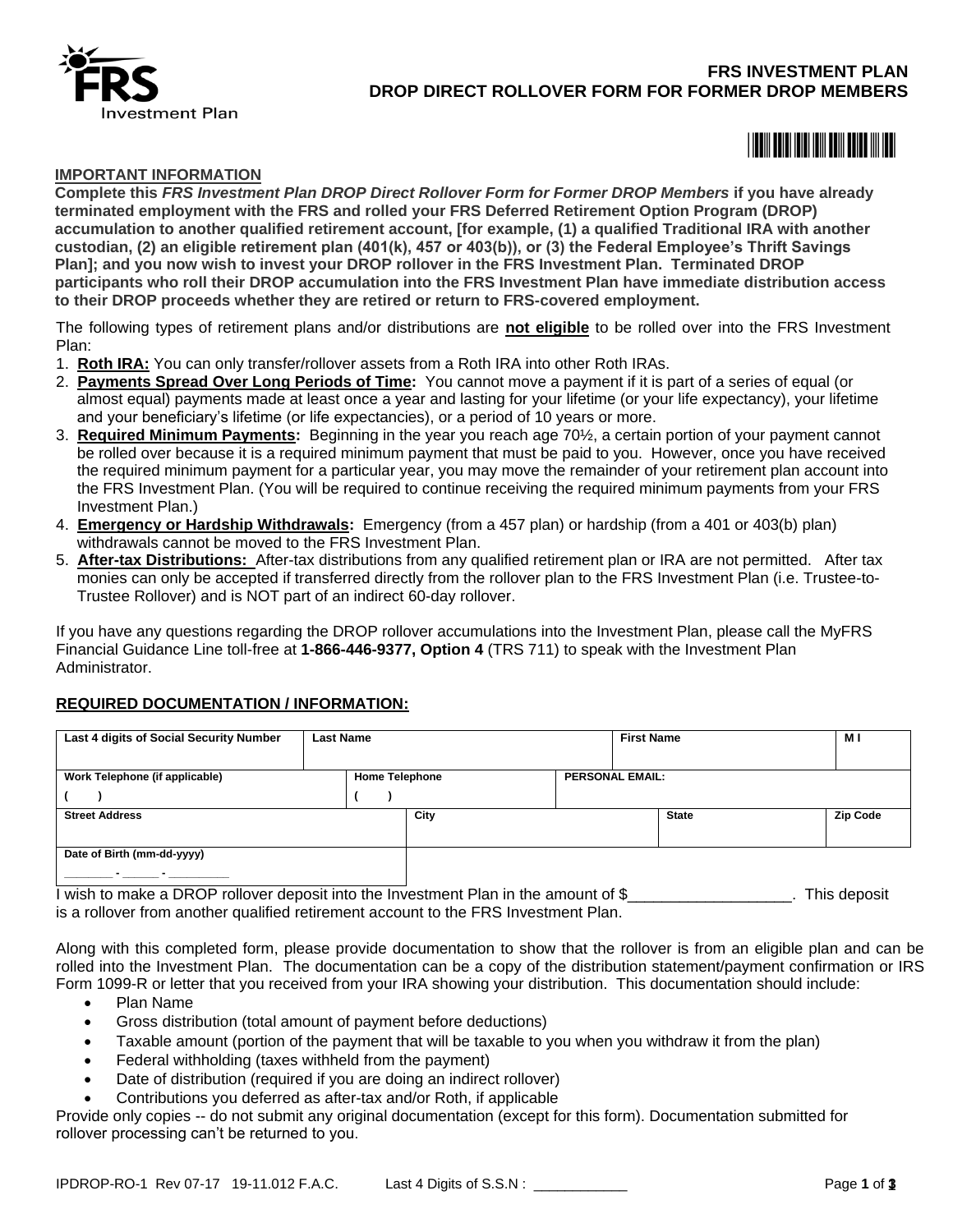#### **INVESTMENT OPTIONS**

By using this DROP Direct Rollover Form for Former DROP Members, you are initially choosing to have your DROP rollover invested in one or more of the following two investment options (must total 100%):

| %             | FRS Money Market Fund - This fund seeks to provide high current income, liquidity and capital preservation. The fund is an index fund and primarily invests in high quality, liquid, short-term instruments.<br>(S0.61) |
|---------------|-------------------------------------------------------------------------------------------------------------------------------------------------------------------------------------------------------------------------|
| $\frac{0}{6}$ | FRS Retirement Fund - This fund seeks to provide current income and some capital appreciation as well as<br>potential protection against future inflation. (\$1.50)                                                     |
| %             | Total Amount (Must total 100%)                                                                                                                                                                                          |

Note: The description above shows the first year annual fund management fees (in *bold italics*) that would be paid out of your account balance, based on a \$1,000 investment in that fund. The fees on this form may have changed since the form was printed. To see the latest fee and fund information, go online to MyFRS.com. **If you fail to select any investment options on this form, you are affirmatively electing to have your DROP accumulation deposited in the FRS Retirement Fund.** You may change your investment fund selection(s) after your account is funded. There are currently a suite of 11 retirement date funds and 11 investment options to choose from. Please use the free MyFRS Financial Guidance Program resources to help you understand your investment fund choices. You may change your investment fund selection(s) after your account is funded.

### **BENEFICIARY DESIGNATION**

You have the right to designate a beneficiary to receive any benefits due at your death. Until you provide the Investment Plan Administrator with your Beneficiary Designation Form, your benefits will be payable in accordance with Florida law, pursuant to Section 121.4501(20), F.S. Any beneficiary change will be effective only upon receipt by the Investment Plan Administrator of your Beneficiary Designation Form (IPBEN-1) for the Investment Plan, which can be obtained from the Plan Administrator by calling the MyFRS Financial Guidance Line at 1-866-446-9377, Option 4, or on the MyFRS.com website under "Forms." Note: The beneficiary you designate for your Investment Plan account may be different from the beneficiary you have named to receive your Pension Plan benefits.

## **AUTHORIZATION / CERTIFICATION – IMPORTANT INFORMATION**

You understand you can find a description of your rights and responsibilities under the FRS Investment Plan in the Summary Plan Description and Florida Statutes, available through the MyFRS Financial Guidance Line, Option 2, or at MyFRS.com.

You are authorizing your rollover deposit be invested as set out in Section 2 above, and you understand other investment funds are available to you. You understand you can change your fund allocations at any time after your account is funded by accessing MyFRS.com or by calling the toll-free MyFRS Financial Guidance Line, Option 4. You acknowledge you reviewed the Fund Profiles, the Investment Fund Summary, and the Annual Fee Disclosure Statement in the "Investment Funds" section at MyFRS.com before selecting any investment funds or submitting this form. You understand you can request a printed copy of these items be mailed to you at no cost by calling the toll-free MyFRS Financial Guidance Line, Option 4. You understand the Investment Plan is not designed to facilitate short-term excessive fund trading. Foreign and global investment funds are subject to a minimum holding period of 7 calendar days following any non-exempt transfers into such funds and you may be subject to trading controls on other funds in the event you trade excessively.

You understand investment management fees will be deducted from your Investment Plan account. You also understand these fees may change in the future and funds may be added or terminated. You understand if any of the funds you select in the FRS Investment Plan are terminated in the future, you will be able to move your rollover into other investment funds prior to termination, otherwise, your accumulation in the terminated fund(s) will be automatically moved into a replacement fund designated at that time. You understand you are subject to a mandatory payout of your account if your balance is \$1,000 or less, and an account maintenance fee of \$6 per quarter if your account balance is more than \$1,000.

You understand that as a terminated DROP participant rolling your DROP accumulation into the Investment Plan you will be have immediate distribution access to your DROP proceeds whether you are retired or return to FRS-covered employment.

You understand Sections 121.4501(8)(b)2 and 121.4501(15)(b) of Florida law incorporate the federal law concept of participant control, established by regulations of the U.S. Department of Labor under section 404(c) of the Employee Retirement Income Security Act of 1974. If you exercise control over the accumulation in your Investment Plan account,